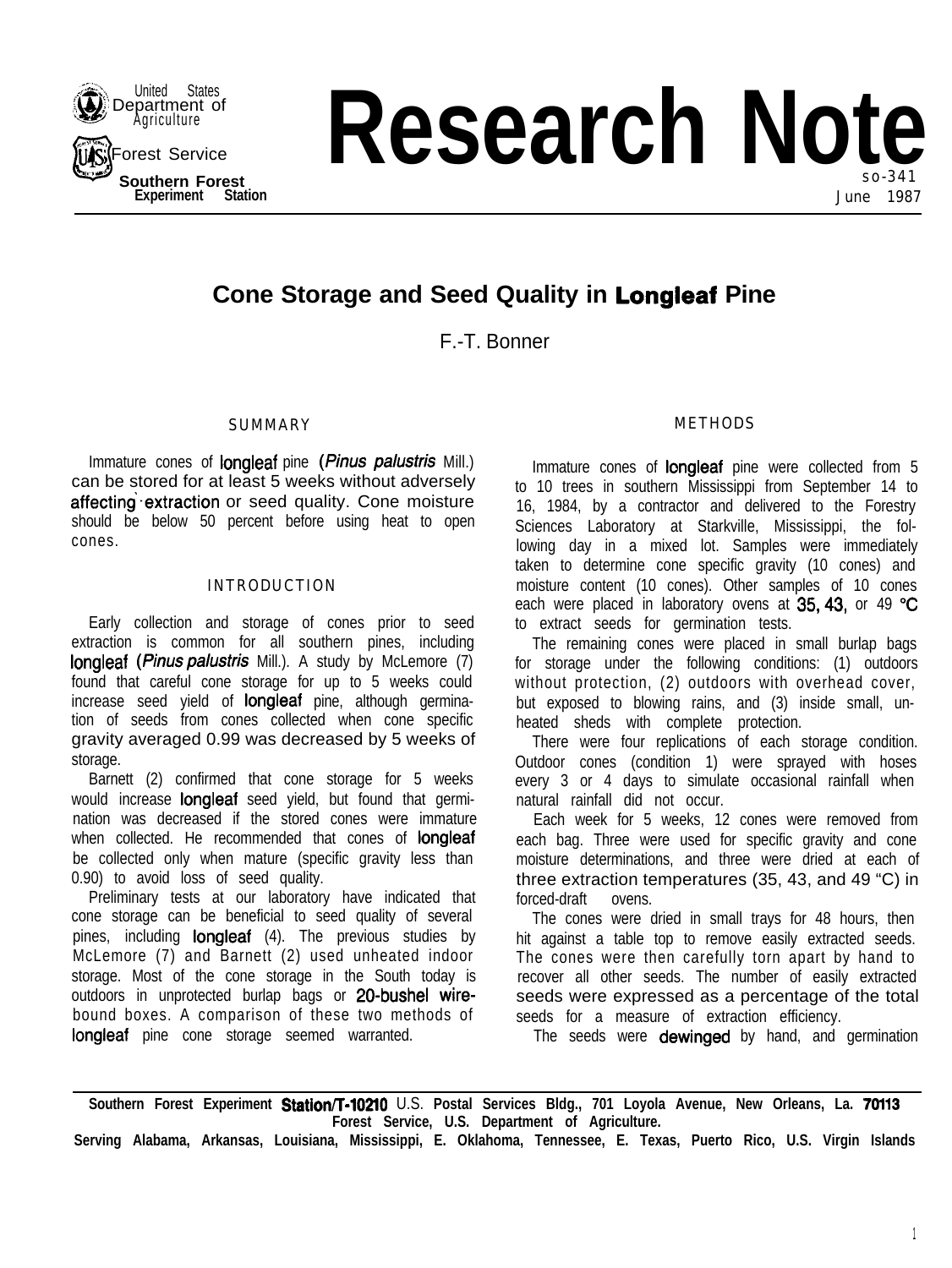was tested according to standard procedures (7). Germination percentages were based on filled seeds only. Analyses of variance were carried out using arcsin transformations of both extraction efficiency and percent normal germination; germination rate was expressed by Peak Value (5).

Cone specific gravity was measured by water displacement (3). Moisture contents were determined by weight loss of cones dried for 24 hours at 105 °C and were expressed as a percentage of fresh weight. Each of these cones was cut into four pieces with a cone cutter for moisture determinations.

#### RESULTS AND DISCUSSION

The cones were definitely immature when delivered; specific gravity averaged  $0.98 \pm 0.01$ , and cone moisture content was 56.3 percent. Seeds immediately extracted also indicated immaturity in their sensitivity to drying temperatures (table 1). Drying at 49 "C yielded seeds with a 14.3 percent germination, while drying at 35 "C yielded seeds with a 66.1 percent germination.

Cones lost moisture at different rates under the three storage conditions (table 2). Moisture loss was slowest in the indoor storage. The two outdoor conditions were about equal in drying rate, except for extended rains during weeks 3 and 5, which raised moisture levels in the outdoor storage without protection.

Extraction efficiency was not significantly influenced by storage condition, storage time, or drying temperature (table 3). Five weeks of storage dropped cone moisture contents as low as 18 percent, but did not improve extraction efficiency. For cones stored indoors, increasing drying temperature from 35 to 49 "C improved extraction efficiency, but this was not true for the other storage conditions. Cones exposed to the weather opened sooner in the ovens than cones from indoor storage, but after 48 hours of drying there was little difference in cone opening. It should be noted that a three-cone sample is small, but drying facilities were limited. Sample size undoubtedly contributed to the variability of the results (table 3).

Table 1 .-Germination of *seeds extracted at three temperatures from immature cones*

| Drying temperature | Germination | Peak<br>value |
|--------------------|-------------|---------------|
| °C                 | Percent     | Percent/day   |
| 35                 | 66.1        | 3.7           |
| 43                 | 48.3        | 2.2           |
| 49                 | 14.3        | 0.8           |

Table *2.-Average cone moisture content during storage under three conditions*

| Storage | condition<br>Storage |                   |      |  |  |  |
|---------|----------------------|-------------------|------|--|--|--|
| period  | <b>Outdoors</b>      | Outdoors, covered |      |  |  |  |
| Weeks   |                      | Percent           |      |  |  |  |
| 0       | 56.3                 | 56.3              | 56.3 |  |  |  |
|         | 48.2                 | 47.9              | 51.7 |  |  |  |
| 2       | 32.4                 | 39.3              | 41.5 |  |  |  |
| з       | 29.1                 | 20.8              | 29.8 |  |  |  |
| 4       | 19.0                 | 17.2              | 24.3 |  |  |  |
| 5       | 35.5                 | 18.1              | 19.4 |  |  |  |

These results suggest that a cone moisture level of 50 percent is the critical point for drying longleaf pine cones. Once cone moisture is below this level, extraction should be successful. Results of previous tests (4) support this conclusion, as do the results of Barnett (2).

Total germination was not affected by any of the storage-extraction treatments (table 4). While the values were not especially high, they were consistent across all treatments.

The most important finding, however, was the effect of cone storage on the rate of germination, normally considered a sensitive index of seed quality. In this study, cone storage significantly increased germination rate (table 4). Peak Value averaged 5.3 after 1 week of cone storage, 6.0 after 3 weeks, and 7.6 after 5 weeks. This leads to the conclusion that the storage conditions stimulated the internal processes leading to germination. Prolonged warm, moist storage environments could also cause germination in the cones, which has been observed after **longleaf** cone storage for several months in 20-bushel boxes at one southern extractory. Longleaf cones could obviously be held too long before opening, but this study did not determine the limit. McLemore (6) suggested 60 days as a maximum for storage.

Seeds brought close to germination in prolonged cone storage should be used as soon as possible and not stored to carry over to later years. If storage of a portion of the lot is required, then those seeds extracted first should probably be stored. This point is currently under study with samples from all cone storage/extraction treatments.

Drying temperatures also had a significant effect on germination rate (table 4). The lower the temperature, the better the seed quality. This result underscores the danger of using seed yield or percent germination alone to evaluate cone handling and seed extraction procedures. Extraction was equal for all temperatures, but the two higher temperatures damaged seed quality.

F. T. Bonner is supervisory plant physiologist at the Forestry Sciences Laboratory, maintained by the Southern Forest Experiment Station, Forest Service-USDA, Starkville, MS.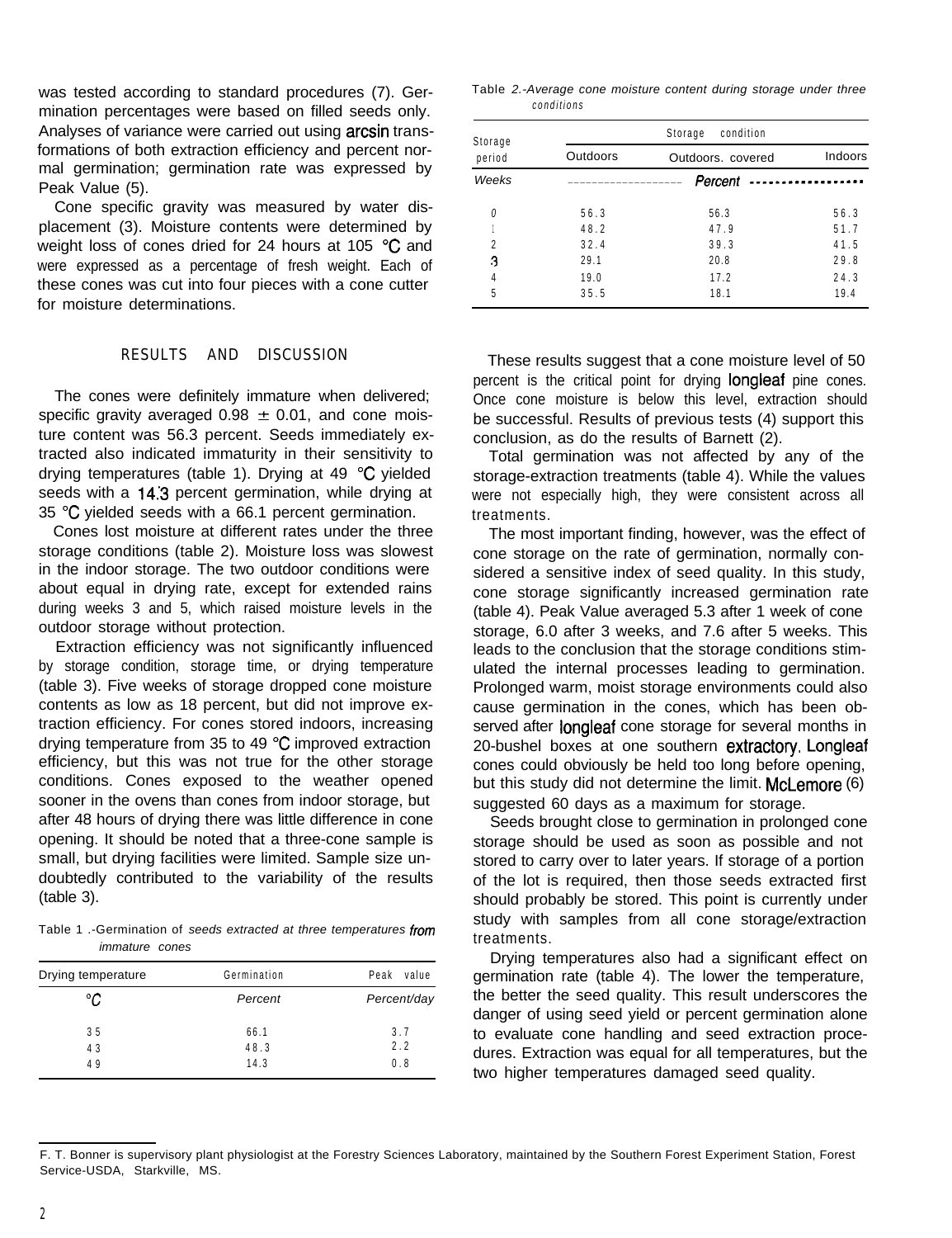| Storage             | Drying<br>temoerature | Weeks of storage |                |    |         |    |      |
|---------------------|-----------------------|------------------|----------------|----|---------|----|------|
| conditions          |                       | 1                | $\overline{2}$ | 3  | 4       | 5  | Mean |
|                     | °C                    |                  |                |    | Percent |    |      |
| Outdoors, Uncovered | 35                    | 9                | 66             | 24 | 33      | 89 | 44   |
|                     | 43                    | 63               | 57             | 42 | 68      | 87 | 64   |
|                     | 49                    | 41               | 62             | 42 | 73      | 54 | 55   |
| Mean                |                       | 36               | 62             | 36 | 58      | 78 | 54   |
| Outdoors, Covered   | 35                    | 75               | 53             | 37 | 19      | 34 | 43   |
|                     | 43                    | 13               | 64             | 22 | 24      | 30 | 29   |
|                     | 49                    | 37               | 74             | 24 | 46      | 32 | 43   |
| Mean                |                       | 41               | 64             | 28 | 29      | 32 | 38   |
| Indoors             | 35                    | 22               | 48             | 52 | 64      | 67 | 50   |
|                     | 43                    | 49               | 38             | 50 | 63      | 64 | 53   |
|                     | 49                    | 33               | 34             | 76 | 66      | 75 | 57   |
| Mean                |                       | 34               | 40             | 60 | 64      | 69 | 54   |

Table *3.-Extraction efficiency for longleaf cones stored under different conditions and dried at three temperatures*

Table *4.-Germination of seeds extracted from cones stored under different conditions and dried at three temperatures*

| Storage           | Drying      | Weeks of storage |                |               |             |      |      |  |
|-------------------|-------------|------------------|----------------|---------------|-------------|------|------|--|
| condition         | temperature | $\mathbf{1}$     | $\overline{2}$ | 3             | 4           | 5    | Mean |  |
|                   | °C          | Percent<br>$-$   |                |               |             |      |      |  |
|                   |             |                  |                | Total         | germination |      |      |  |
| Outdoors          | 35          | 83.0             | 74.5           | 79.3          | 84.5        | 80.4 | 80.4 |  |
|                   | 43          | 78.1             | 75.9           | 81.8          | 90.0        | 82.3 | 81.9 |  |
|                   | 49          | 75.0             | 85.8           | 86.4          | 79.6        | 82.3 | 82.0 |  |
| Mean              |             | 78.8             | 79.0           | 82.6          | 85.0        | 81.7 | 81.5 |  |
| Outdoors, Covered | 35          | 82.9             | 79.5           | 82.9          | 81.3        | 86.3 | 82.9 |  |
|                   | 43          | 88.7             | 81.2           | 87.5          | 83.7        | 80.8 | 84.5 |  |
|                   | 49          | 76.9             | 87.2           | 91.9          | 84.5        | 93.0 | 87.2 |  |
| Mean              |             | 83.5             | 82.8           | 87.7          | 83.2        | 87.1 | 84.9 |  |
| Indoors           | 35          | 84.2             | 68.9           | 85.9          | 76.4        | 93.4 | 82.6 |  |
|                   | 43          | 86.9             | 90.7           | 84.4          | 84.1        | 85.2 | 86.4 |  |
|                   | 49          | 92.3             | 80.6           | 86.5          | 55.5        | 80.9 | 80.4 |  |
| Mean              |             | 88.0             | 80.9           | 85.6          | 72.8        | 87.0 | 83.2 |  |
|                   |             |                  |                | Peak<br>Value |             |      |      |  |
| Outdoors          | 35          | 5.9              | 4.4            | 5.6           | 7.4         | 8.0  | 6.3  |  |
|                   | 43          | 4.0              | 5.1            | 5.7           | 6.2         | 7.0  | 5.6  |  |
|                   | 49          | 4.1              | 5.8            | 5.6           | 5.8         | 7.2  | 5.7  |  |
| Mean              |             | 4.6              | 5.1            | 5.6           | 6.4         | 7.4  | 5.8  |  |
| Outdoors, Covered | 35          | 7.0              | 6.0            | 6.0           | 6.6         | 7.2  | 6.6  |  |
|                   | 43          | 5.6              | 5.9            | 6.7           | 6.6         | 7.2  | 6.4  |  |
|                   | 49          | 3.8              | 5.7            | 5.8           | 6.2         | 7.9  | 5.9  |  |
| Mean              |             | 5.4              | 5.9            | 6.2           | 6.5         | 7.4  | 6.3  |  |
| Indoors           | 35          | 6.1              | 4.2            | 6.4           | 5.1         | 9.7  | 6.3  |  |
|                   | 43          | 5.6              | 5.8            | 6.4           | 5.4         | 7.5  | 6.2  |  |
|                   | 49          | 5.6              | 4.8            | $5.6$         | 4.5         | 6.9  | 5.5  |  |
| Mean              |             | 5.8              | 4.9            | 6.2           | 5.0         | 8.1  | 6.0  |  |